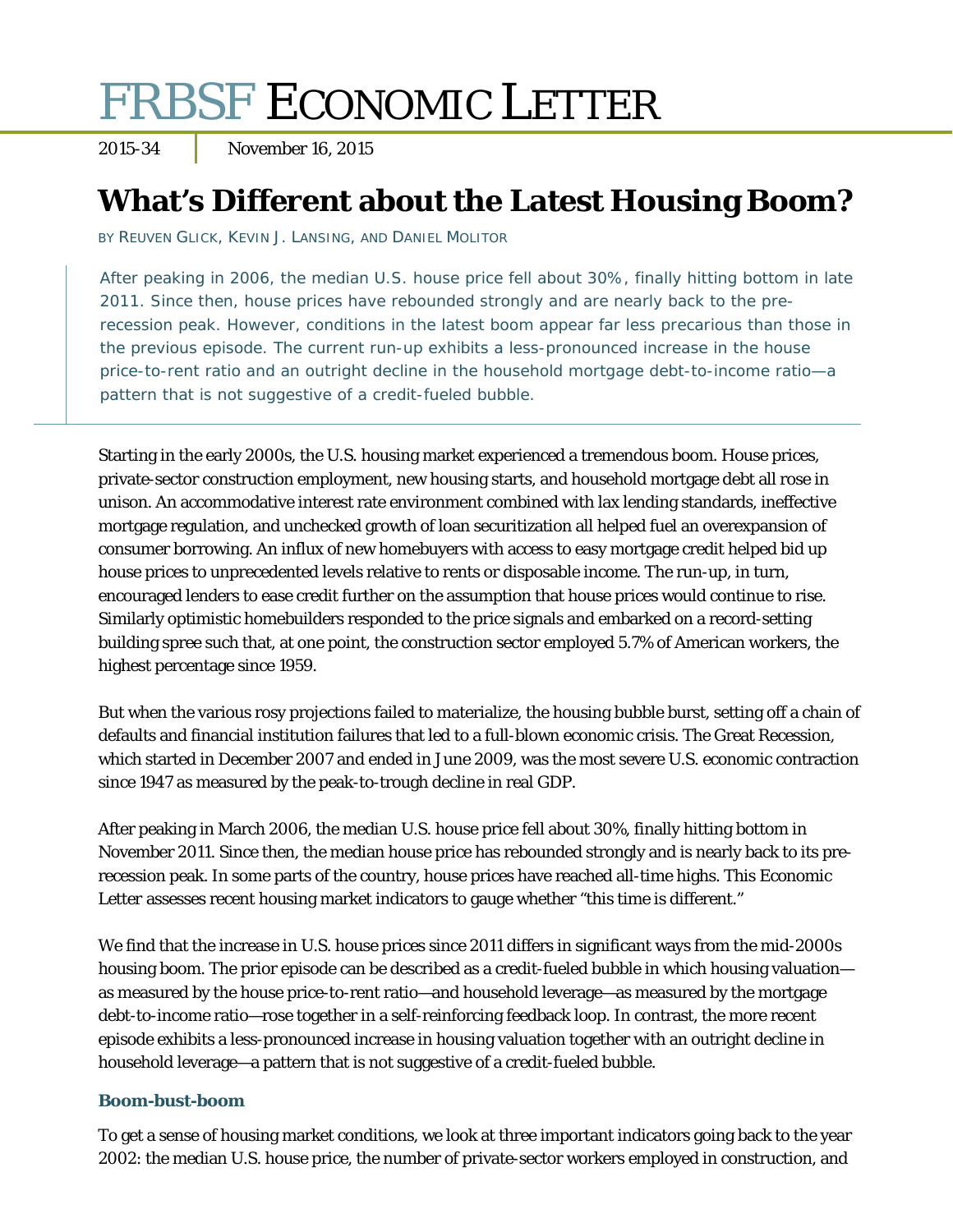the number of new housing starts, including both single- and multi-family homes. For comparison, each series is normalized to 100 at its pre-recession peak. Figure 1 shows that all three housing market indicators peaked in 2006 and then began protracted declines that lasted for several years. From peak to

trough, the median house price and construction employment both dropped about 30%, while new housing starts plummeted nearly 80%.

Since bottoming out, the median house price has recovered to a level that is only 8% below its prior peak. Construction employment has recovered to around 17% below its prior peak. In contrast, the recovery in new housing starts has been more sluggish; the series remains roughly 50% below its prior peak suggesting that homebuilders are exercising caution in light of the substantial overbuilding that occurred during the mid-2000s. The pattern in Figure 1 also suggests that there may be further upside growth potential for the



housing market; continued high house prices should contribute to more building activity and more construction jobs.

## **The latest boom is different**

When viewing any substantial run-up in asset prices, history tells us that the phrase "this time is different" should be met with a healthy degree of skepticism. Still, the increase in the median house price since 2011 appears to differ in significant ways from the prior run-up.

The price-to-rent ratio for housing is a valuation measure that is analogous to the price-to-dividend ratio for stocks. Valuation ratios are useful for gauging whether an asset price appears excessive relative to its underlying fundamental value. The fundamental value is typically measured by the present value of expected future cash or service flows accruing to the owner. Dividends are the cash flows from stocks. Service flows from housing are called imputed rents. Higher valuation ratios imply that stock investors or homebuyers are willing to pay more for each dollar of dividends or imputed rent than they have in the past. Throughout history, extremely elevated valuation ratios have been associated with asset markets that have crossed into bubble territory (Shiller 2005). The ratio of household mortgage debt to personal disposable income is a measure of leverage that compares the total debt burden from home purchases to the household sector's ability to repay, as measured by disposable income.

Figure 2 plots the house price-to-rent ratio and the mortgage debt-to-income ratio, each normalized to 100 at its pre-recession peak. The price-to-rent ratio (red line) reached an all-time high in early 2006, marking the apex of the housing bubble. Currently, the price-to-rent ratio is about 25% below the bubble peak. As house prices have recovered since 2011, so too has rent growth, providing some fundamental justification for the upward price movement.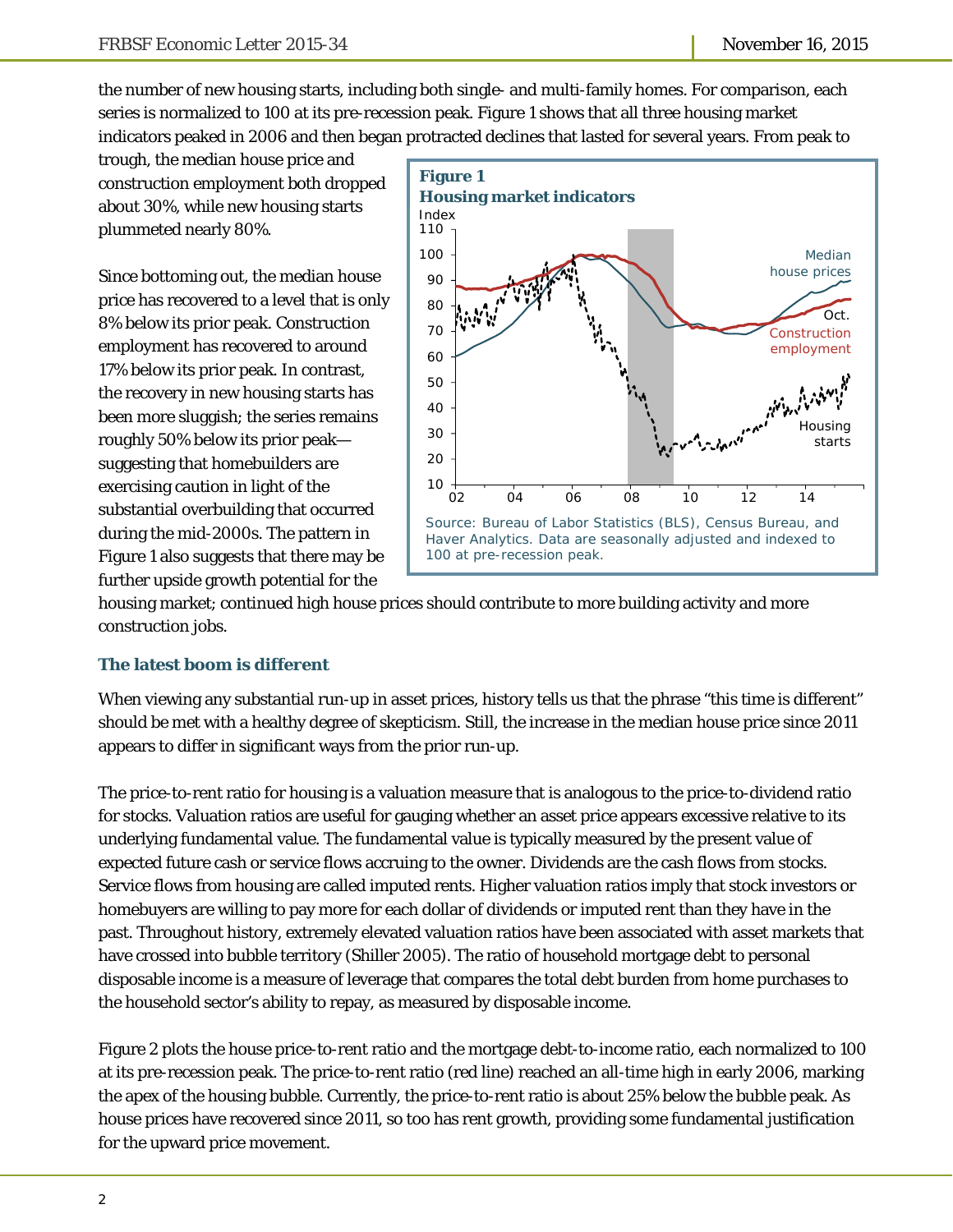The mortgage debt-to-income ratio (blue line) reached an all-time high in late 2007, coinciding with the peak of the business cycle. An important lesson from history is that bubbles can be extraordinarily costly when accompanied by significant increases in borrowing. On this point, Irving Fisher (1933, p. 341) famously remarked, "over-investment and over-speculation are often important; but they would have far less serious results were they not conducted with borrowed money."

As house prices rose during the mid-2000s, the lending industry marketed a range of exotic mortgage products to attract borrowers. These included loans



requiring no down payment or documentation of income, monthly payments for interest only or less, and adjustable-rate mortgages with low introductory "teaser" rates that reset higher over time. While these were sold as a way to keep monthly payments affordable for new homebuyers, the exotic lending products paradoxically harmed affordability by fueling the price run-up. Empirical studies show that house prices rose faster in places where subprime and exotic mortgages were more prevalent. Furthermore, past house price appreciation in a given area significantly improved loan approval rates in that area (see Gelain, Lansing, and Natvik 2015 for a summary of the evidence).

The official report of the U.S. Financial Crisis Inquiry Commission (2011) states: "Despite the expressed view of many on Wall Street and in Washington that the crisis could not have been foreseen or avoided, there were warning signs. The tragedy was that they were ignored or discounted" (p. xvii). The report lists such red flags as "an explosion in risky subprime lending and securitization, an unsustainable rise in housing prices, widespread reports of egregious and predatory lending practices, [and] dramatic increases in household mortgage debt."

Figure 2 shows that the house price-to-rent ratio and the mortgage debt-to-income ratio rose together in the mid-2000s, creating a self-reinforcing feedback loop. Since 2011, however, the two ratios have moved in opposite directions; the recent increase in housing valuation has not been associated with an increase in household leverage. Rather, leverage has continued to decline, reflecting a return of prudent lending practices, more vigilant regulatory oversight, and efforts by consumers to repair their balance sheets. The "red flags" are not evident in the current housing recovery. These observations help allay concerns about another credit-fueled bubble.

## **Bubble consequences are long-lasting**

Advocates of leaning against bubbles point out that excessive run-ups in asset prices can distort economic decisions, including employee hiring, contributing to imbalances that may take years to unwind. For example, during the late 1990s stock market bubble, firms overspent massively in acquiring new technology and building new productive capacity—with an attendant increase in their employee head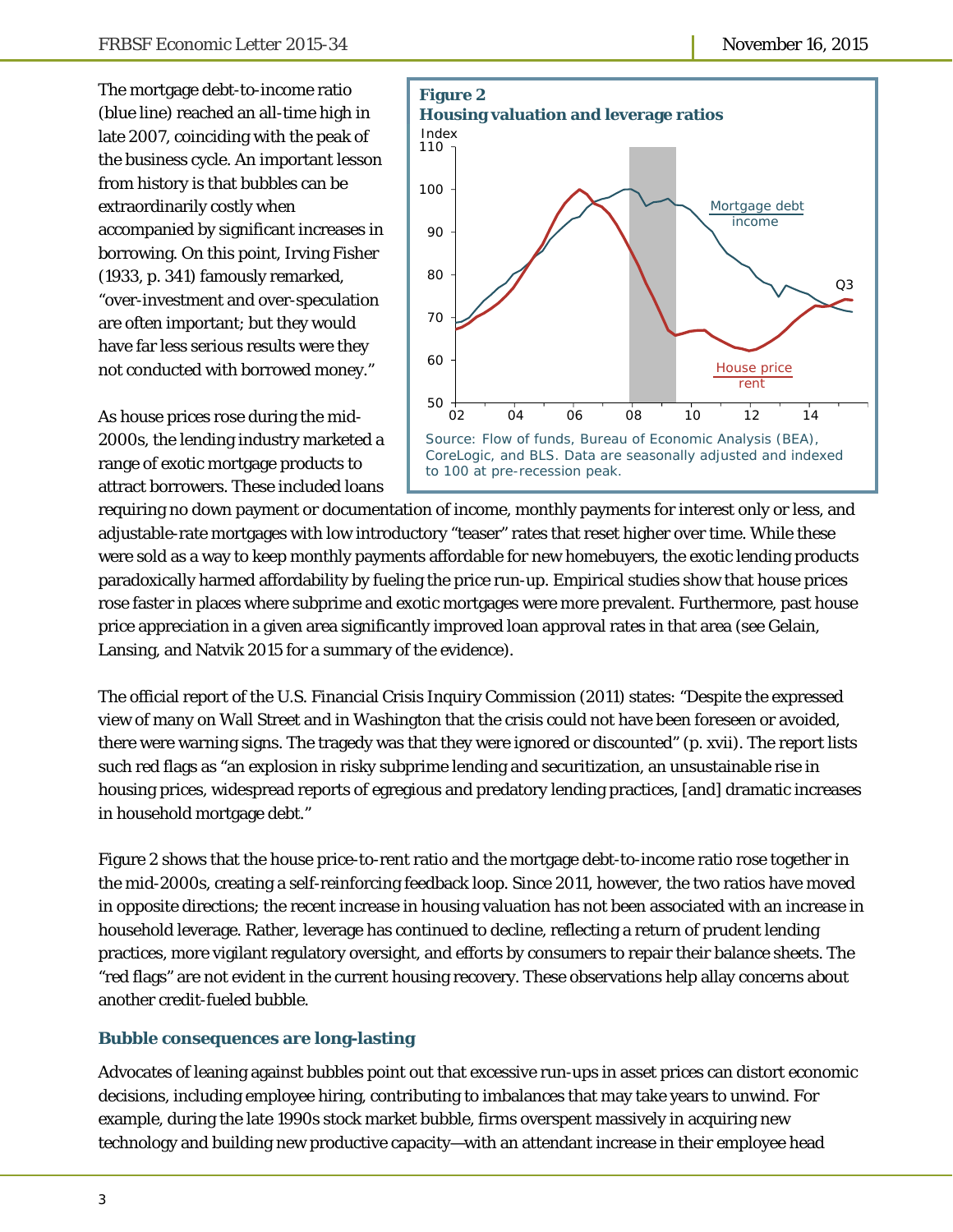count. This took place in an effort to satisfy a level of demand for their products that proved to be unsustainable (Lansing 2003). Similarly, the housing bubble of the mid-2000s had a profound impact on employment. This can be seen by comparing payroll employment in states with the largest house price booms to those with the smallest booms.

Figure 3 shows the path of house prices for two groups of states that had the largest and smallest booms. For comparison, each series shows the simple average house price index across states, normalized to 100 at the beginning of 2002. Each group of states accounts for about 20% of the U.S. population. The states

with the largest house price booms from 2002 to 2006 are Hawaii, Florida, Nevada, California, and Arizona. The states with smallest house price booms include a larger number of states mostly in the Midwest.

Figure 4 compares paths of the average payroll employment index in the same two groups of states, again normalized to 100 at the beginning of 2002. The states with the largest house price runups experienced much faster employment growth during the boom years and more severe employment drops during the bust years. In other words, the recession was more painful in states with large prior house price booms. A similar pattern can be found in cross-country data on house prices and measures of recession severity (Glick and Lansing 2010 and International Monetary Fund 2012).

For most of the recovery period since mid-2009, the pace of job growth in the two groups of states has been about the same. Consequently, the states with large house price booms took 101 months to recover to their prior peak levels of employment—nearly twice as long as the states with small booms, whose recovery took 56 months. This illustrates another typical feature of credit-fueled bubbles: the significant and long-lasting effects on the economy after the bubble bursts (Bank for International Settlements 2014).